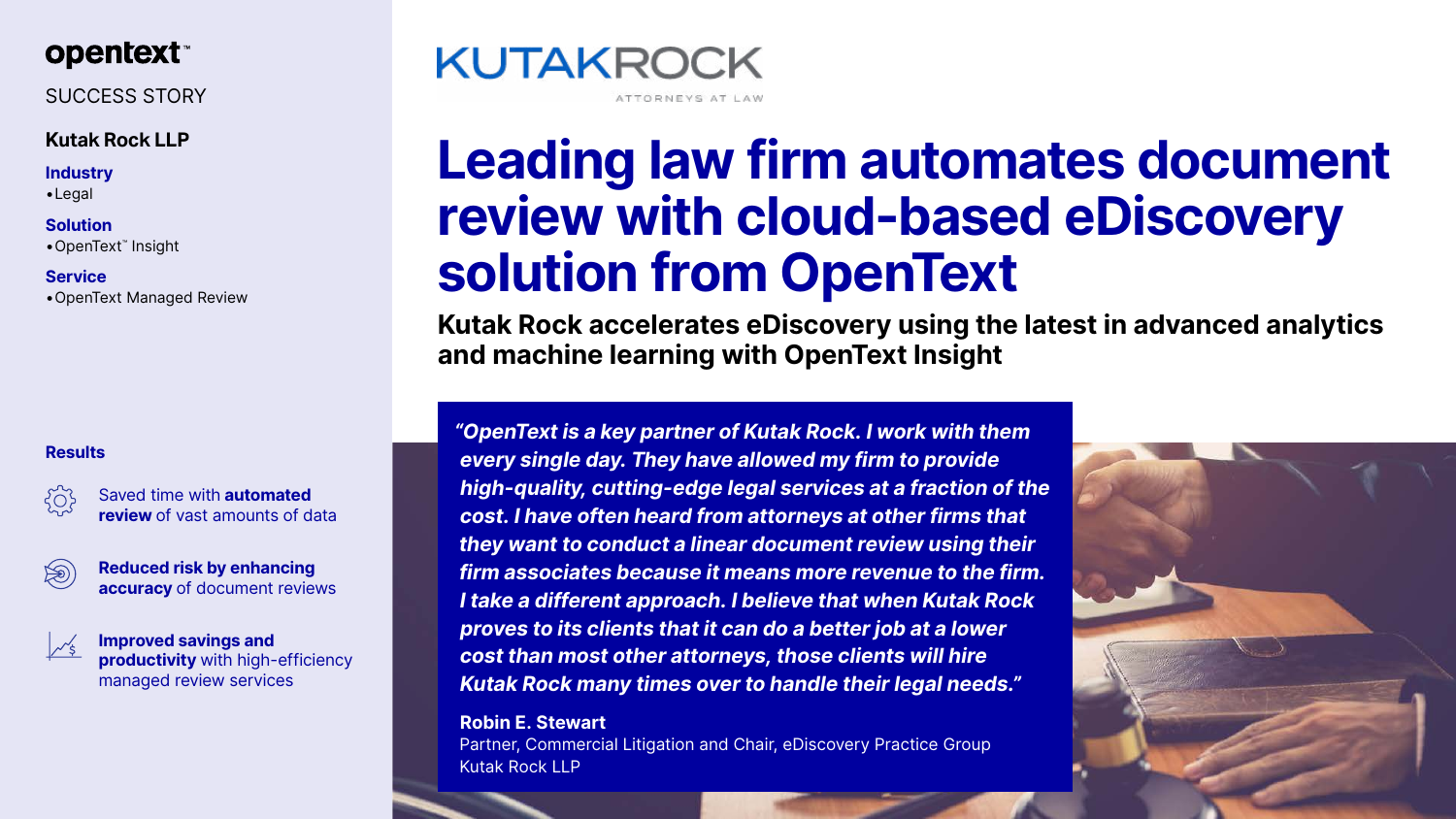## **Kutak Rock is a leading United States law firm with more than 500 lawyers in offices coast to coast. Committed to providing**

**opentext™** 

**exceptional, yet cost-effective, legal services, the firm represents corporate and government clients with services spanning business and corporate law, public finance, litigation and real estate law.**

One key service area where Kutak Rock attorneys are recognized as being national experts is the area of data and information management and electronic discovery (eDiscovery). eDiscovery is the process of identifying, preserving, collecting, searching, reviewing and coding electronic documents based on content and then producing those documents deemed responsive to a matter. This process is required in every litigation matter, including in response to non-party subpoenas. It may also be necessary in certain merger and acquisition matters or in response to government second requests. This process often involves the management of terabytes of data and can be extremely expensive.

In its ongoing effort to provide high-quality legal services to its clients, while at the same time reducing costs associated with eDiscovery, Kutak Rock sought out the latest technology-assisted review (TAR) software to accelerate its document review workflow by reducing the data volumes needing to be reviewed prior to a production. After testing many products, Kutak Rock chose to partner with OpenText<sup>™</sup> and to utilize its Insight document review platform, which is a cloud-based eDiscovery platform that integrates data processing, multi-modal search, early case assessment, advanced analytics, including TAR based on a continuous active learning algorithm, multi-language review, production and reporting.

Robin E. Stewart, Kutak Rock partner and head of the firm's eDiscovery practice, explained, *"My priority was to find the best tools available* 

*to speed up the document review process because it's no secret that litigation discovery is the most expensive part of litigating. My goal is to eliminate as much of the litigation costs as possible, while still meeting discovery obligations and providing highquality legal service to our valued clients."*



Designed to tackle the most complex projects, Insight helps Kutak Rock's legal teams speed through the review of huge data sets, eliminating the need to look at every document. *"We use OpenText Insight primarily to conduct document review. Our need to review documents is often due to a client being involved in a litigation matter, but can be in response to a non-party subpoena, or any other matter that requires us to quickly identify the relevant documents from the non-relevant documents. When we pair artificial intelligence technology with a quality review team, we are able to forego the need to lay eyes on every single document in order to identify all responsive documents,"* Stewart said.

Insight's automated review tools have saved time and money for both the firm and its clients. *"The more we can cut down on what we need to review, the more efficient that will be for our clients and the less costly it will be for them,"* explained Stewart.

The technology-assisted review solution has also helped Kutak Rock improve the quality of its review results. Insight lowers the risk of missing relevant documents from the stream of reviewed data. Stewart explained that using Insight is more efficient than linear human review. *"When humans are reviewing documents, each reviewer brings their own subjective analysis into the process when determining relevancy. Whether a reviewer codes a document as relevant or non-relevant may depend on the day, as some of these decisions are not always clear cut,"* said Stewart.

*"By partnering with OpenText, it has allowed our attorneys to provide cutting-edge legal services at a fraction of the cost. Utilizing the Open Text continuous active learning technology in addition to their talented document review team, allows us to save client financial resources by quickly and more accurately identifying responsive documents. For example, instead of reviewing every document, which is done in a traditional linear review, we often engage the OpenText contract review team to assist with first-level review using the OpenText continuous active learning technology. By using Kutak Rock attorneys in a supervisory and quality control role, instead of for first-level document review (especially linear review), it saves thousands, if not hundreds of thousands of dollars in client discovery spend. This approach is also beneficial because the OpenText resources are very familiar with the Insight platform and how to defensibly use their TAR technology."*

## **Gerrard Lennox**

Manager of software engineering Capitec